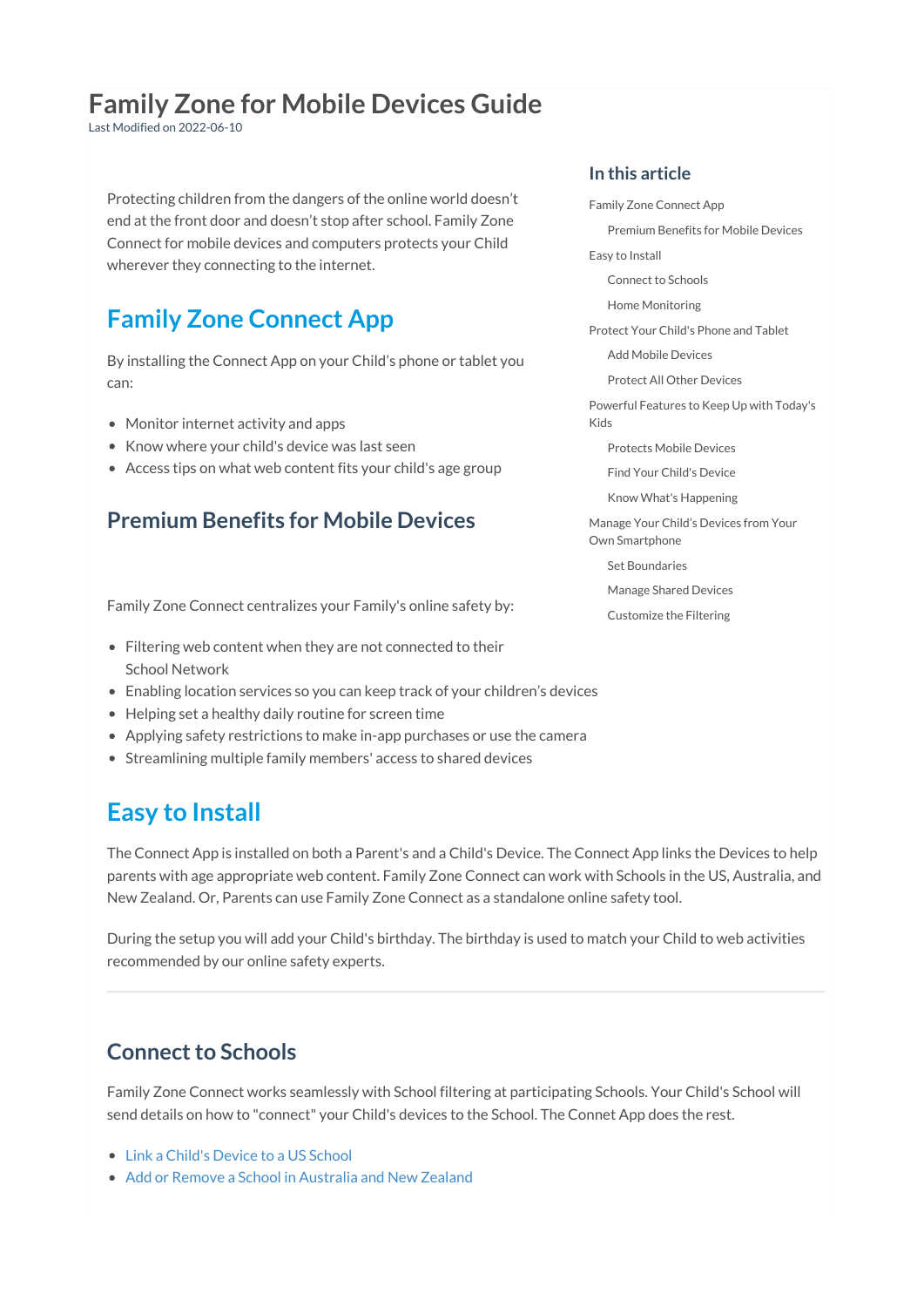### **Home Monitoring**

Alternatively, a Parent can monitor web content without connecting to a School. Start by downloading the Connect App from the App [Store](https://apps.apple.com/app/mobile-zone-for-child-devices/id1062506254) or [Google](https://play.google.com/store/apps/details?id=au.com.familyzone) Play. Create your Family Zone account and set up your Child during the install.

- Install on a [Parent's](http://docs.familyzone.com/help/how-to-install-setup-connect-android-app) Android
- Install on a [Parent's](http://docs.familyzone.com/help/install-setup-ios-app) iPhone or iPad

# **Protect Your Child's Phone and Tablet**

Our team of child psychologists, educators, and former law enforcement professionals work on the online safety features in all our products. You get their experience when you add your Child's Devices to your Family Zone account.

#### **Add Mobile Devices**

After you set up your phone or tablet, install the Connect App on your Child's Devices. Their Devices will show up in your Connect App as you finish the install.

- Install on a Child's [Android](http://docs.familyzone.com/help/how-to-install-setup-child-android)
- Install on a Child's [iPhone](http://docs.familyzone.com/help/how-to-install-setup-child-ios) or iPad
- Install the [Filter-Only](http://docs.familyzone.com/help/filter-only-school-managed-ios) on a School Managed iPhone or iPad (Australia and New Zealand)

### **Protect All Other Devices**

In addition to mobile devices, the Connect App keeps your Child safe and responsible no matter where they go or what network they connect to. Family Zone Connect is also available for Windows, Mac, and Chromebook computers.

- Install on a Child's Windows [Computer](http://docs.familyzone.com/help/install-and-setup-a-childs-windows-device)
- Install on a Child's Mac [Computer](http://docs.familyzone.com/help/install-and-setup-a-childs-macos)
- Install on a Child's [Chromebook](http://docs.familyzone.com/help/install-and-setup-a-childs-chromebook)

In Australia and New Zealand, the Family Zone Box can be used in your home to filter the web content on gaming consoles and streaming media devices.

• Install the Family Zone Box [\(Australia](http://docs.familyzone.com/help/install-and-setup-family-zone-box) and New Zealand only)

# **Powerful Features to Keep Up with Today's Kids**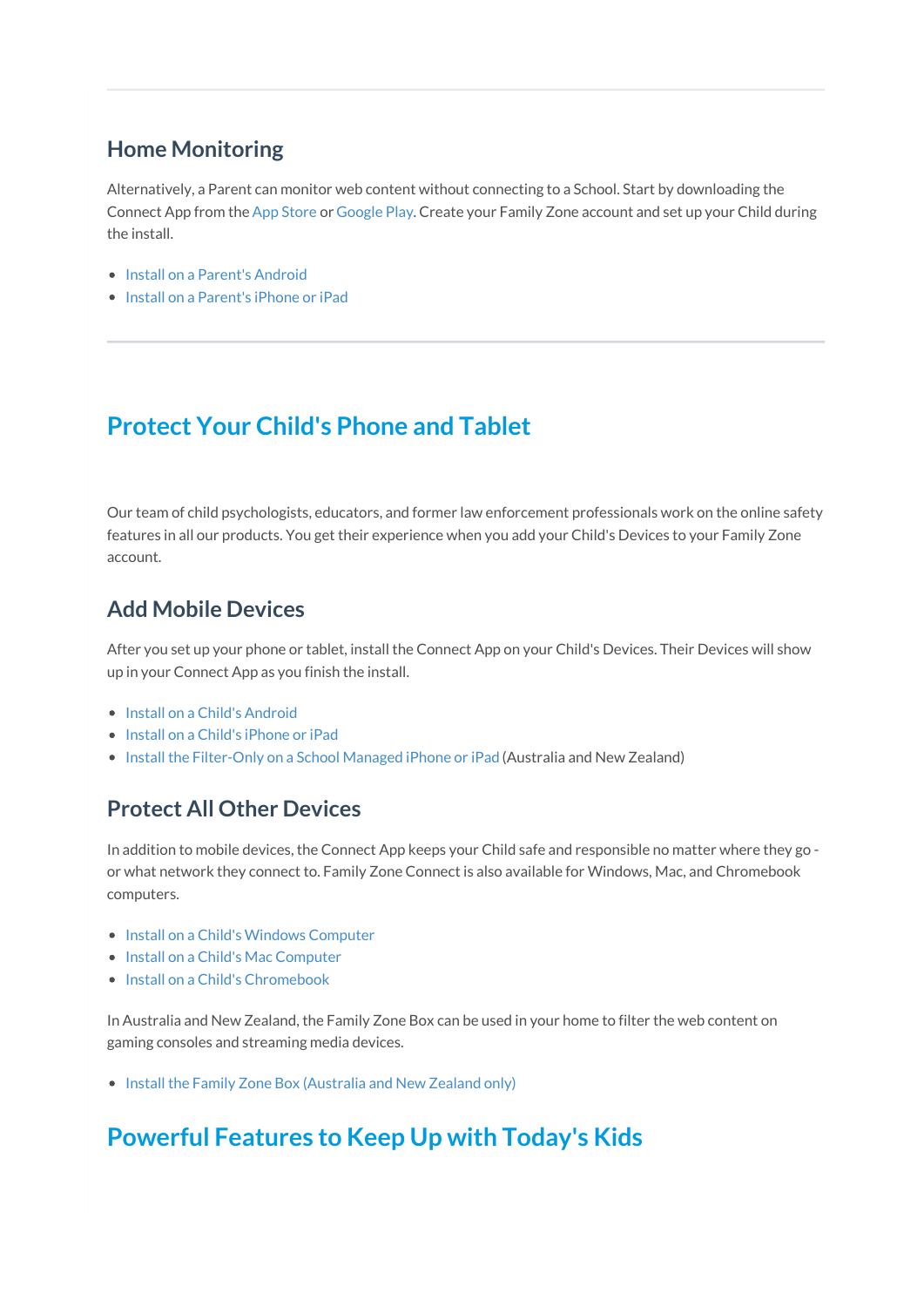Everybody knows smartphones aren't just about making phone calls. In fact, as far as our kids are concerned, that's probably their least important feature!

#### **Protects Mobile Devices**

With the Connect App protecting your Child's phone or tablet, you will know about risks associated with apps or inappropriate online web content. Sign up for Premium and get additional advice about why an app or activity is inappropriate for your Child's age group.

- View [Installed](http://docs.familyzone.com/help/seeing-what-apps-your-child-has-installed) Apps
- See a List of Red [Alerts](http://docs.familyzone.com/help/see-a-list-of-red-alerts)

Your Child cannot uninstall the Connect App on Android or iOS 14 or newer phones and tablets. On iOS 13 (2019) devices, you will receive a Red Alert if your Child deletes or tampers with any part of the Connect App.

### **Find Your Child's Device**

Ever wondered where your Child might have left their phone or tablet? The Connect App will show you the last known Location of your Child's device, even if the device ran out of power. Premium Members get the added benefit of seeing the Location History.

● See a Child's Device [Location](http://docs.familyzone.com/help/see-location-activity)

#### **Know What's Happening**

Our free-trial and Insights Subscription allow Parents to monitor the websites and web activity on a Child's devices. Understand how your Child is using the internet for gaming, social, recreation -- and study.

- See Recent [Activity](http://docs.familyzone.com/help/see-childs-recent-activity)
- See Weekly [Snapshots](http://docs.familyzone.com/help/see-snapshots)
- Check [Online](http://docs.familyzone.com/help/see-usage) Usage

# **Manage Your Child's Devices from Your Own Smartphone**

Premium Members get added online safety protection and peace of mind across all devices. Our online safety experts recommend switching off a number of mobile phone features for younger age groups. But ultimately the choice is yours.

With an active Family Zone account it's easy to activate or de-activate Device Feature restrictions, or to apply selective restrictions.

### **Set Boundaries**

Set firm boundaries around what your Child can access online - and when they can access it - while allowing the flexibility that modern family life demands. Kids can ask for more screentime. You can also customize the defaut schedule.